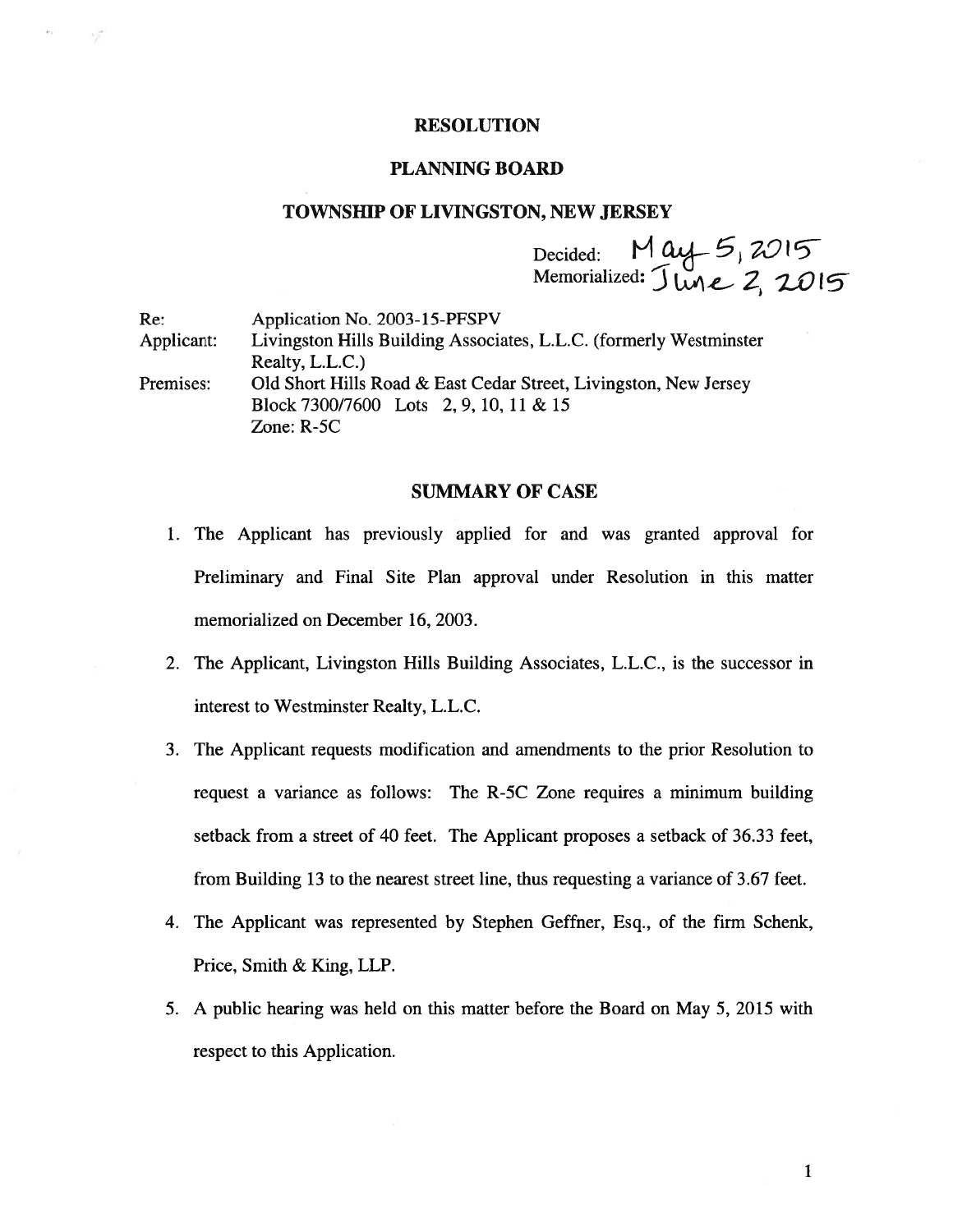- 6. Testifying on behalf of the Applicant was Michael Lanzafama, of the firm Casey & Keller, admitted as an exper<sup>t</sup> in engineering and planning.
- 7. The Applicant presented proof that all jurisdictional requirements have been met as to publication and service and that all taxes have been paid.
- 8. No persons appeared either in suppor<sup>t</sup> of or opposition to the Application.

#### FINDINGS OF FACT

- 1. The Board has heard and considered the testimony of the exper<sup>t</sup> witness for the Applicant. He testified that the prior Resolution of approval provided for this condominium development to be constructed in two phases. The first phase has been completed and the second phase on the eastern portion of the property has now been undertaken and is in progress.
- 2. In constructing building 13, <sup>a</sup> surveying error was uncovered which resulted from <sup>a</sup> shift of the building location so that the corner of building 13 nearest to Old Short Hills Road encroaches within the minimum 40 foot setback imposed by Township Ordinance 170-102E(2)(a). Accordingly, the Applicant requests <sup>a</sup> variance of 3.67 feet in that the building is set back only 36.33 feet.
- 3. The proposed change will not be visible to the public since the building is set behind <sup>a</sup> screen wall and landscaping. There would be no impact on any surrounding properties and there is no other proposed change in the previously approved Resolution. There will be no increase in the size or number of the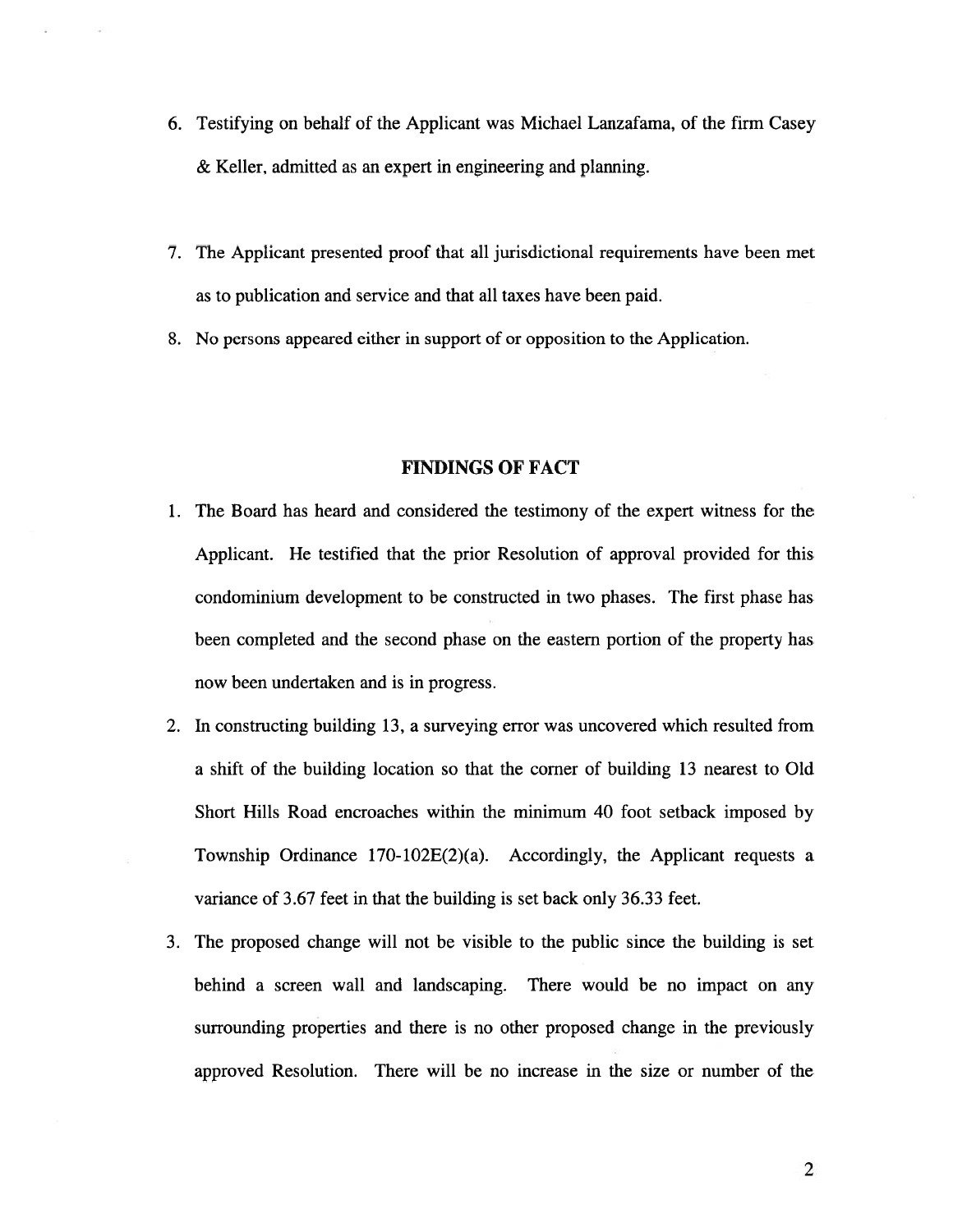condominium units. Similarly, there will be no decrease in the location or number of parking spaces.

4. The Applicant expert, Michael Lanzafama, testified that the statutory criteria of N.J.S. :40-55D-70C2 are met in that there will be no detriment to the public good, no impact on light and air, or interference with the use and enjoyment of the surrounding properties, and that the visibility of the building will appear no different than what was previously approved. There would be no impairment of the intent and purpose of the Zone Plan and Zoning Ordinance and the encroachment requiring the variance constitutes only 21.6 square feet in area which is a <u>de- minimis</u> violation in view of the overall size of the project.

## CONCLUSIONS OF THE BOARD

- 1. The Board concludes that the Application for <sup>a</sup> modification to the Resolution adopted in this matter on December 15, 2003 for <sup>a</sup> setback variance be and is hereby granted with the conditions as set forth hereinafter.
- 2. The Board grants the variances requested by the Applicant for <sup>a</sup> 3.67 foot setback variance from the provisions of Township Ordinance Section  $170-102E(2)(a)$ which requires <sup>a</sup> minimum setback of 40 feet in the R-5C Zone, whereas 36.33 setback is proposed.
- 3. The Board finds the variance will not impair the intent and purpose of the Zone Plan and Zoning Ordinance and will not have any substantial detriment to the public good and that the benefits of the approval will substantially outweigh any detriment.